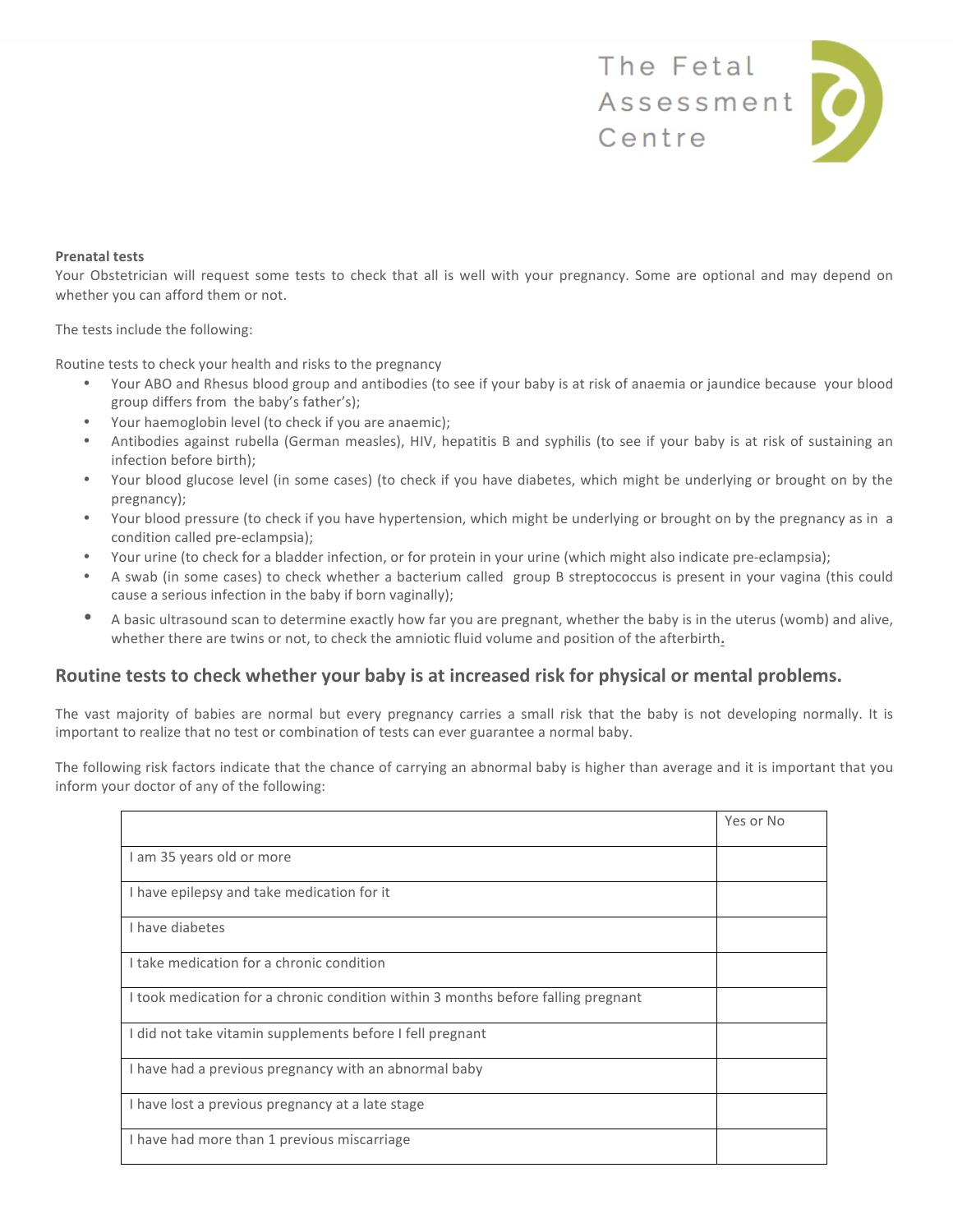

| I or my partner have a family member who was born with an abnormality                             |  |
|---------------------------------------------------------------------------------------------------|--|
| I or my partner have a family member with mental retardation                                      |  |
| I or my partner have a family member who had a pregnancy termination for an abnormal<br>pregnancy |  |
| There is a genetic condition in my or my partner's family                                         |  |

Available tests include prenatal screening tests and prenatal diagnostic tests. These tests are optional, but may provide valuable information for the management of the pregnancy.

Screening and diagnostic tests

**Screening tests** are tests that can be done on everyone who wants it, but they do not give a definitive answer about whether a condition (for example Down syndrome) is present or absent. They only give an indication of the likelihood of the condition being present, expressed either in numbers (risk of 1 in xxx) or as low, intermediate, or high risk. The majority (but not all) of affected individuals would have a "high risk" result on their screening test. The proportion of individuals with the abnormality who are identified by the test is called the sensitivity or detection rate. The proportion of normal individuals that received a "high risk" result is called the false positive rate. The abnormal fetuses that had a "low risk" result are missed by the screening test and called false negative results. Ideally, a screening test needs a high sensitivity (although it is never 100%) and low false positive rate (although it is never 0%).

**Diagnostic tests** on the other hand give a definitive answer about whether this condition is present or absent. Diagnostic tests have some features that make them unsuitable for use on a wide scale, such as risk or cost associated with the test or limited availability. The choice of a specific diagnostic test depends on the specific condition that one wants to detect or exclude. Options for diagnostic tests include ultrasound examinations by an expert (e.g. for physical defects in the baby's body parts) or invasive procedures to obtain fetal samples for genetic or infective testing (placental tissue obtained by chorionic villus sampling, amniotic fluid by amniocentesis, fetal blood by cordocentesis). All invasive tests carry a risk of miscarriage (approx. 1:200). More information regarding specific invasive tests can be provided by your obstetrician or genetic counsellor.

The following screening tests are available.

## Screening tests for physical abnormalities

### 1. **Blood test (biochemical screening):**

Maternal serum Alpha-Feto-Protein (MSAFP) is a blood test done between 15 and 19 weeks and helps to detect fetal spina bifida (open spine). It does not add value if the anatomy scan will be performed by an expert but does help when done by the general obstetrician. MSAFP can detect 60% of fetuses with spina bifida with a 5% false positive rate. If the MSAFP result is abnormal, it is essential to have a detailed assessment by an expert.

### 2. **Ultrasound examination:**

The detection rate for abnormalities of the fetal body parts varies. It strongly depends on the scanning conditions, the expertise of the operator and the time available for the scan. Defects in certain organs are far more difficult to detect than defects in other parts. Some defects only appear late in pregnancy and some can only be seen after birth. The detection rate is considerably lower if technical limitations result in poor image quality.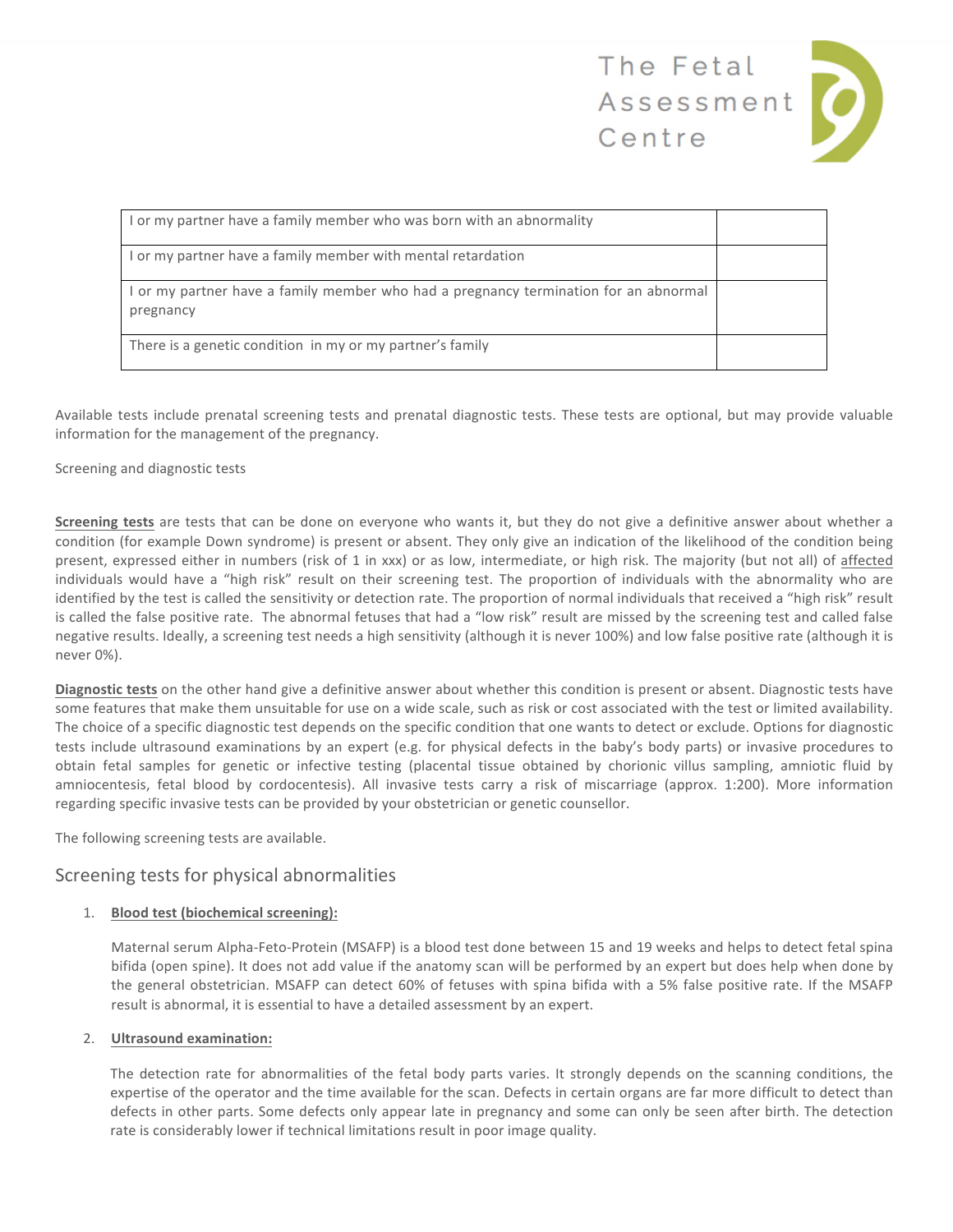

This can be related to maternal overweight, early or late stage of the pregnancy, reduced or increased amount of fluid around the baby, presence of more than one baby, unfavourable fetal or placental position, presence of fibroids or abdominal scars etc.

It is impossible to detect all fetal abnormalities before birth. As a general rule of thumb, only about 50% of serious abnormalities are detected by a routine anatomy scan (and 50% not). When experts perform such a scan, the detection rate is significantly higher (around 75%) as they have undergone extensive special training and therefore are more experienced than general obstetricians. An expert scan is usually far more expensive than a routine scan since experts also use more expensive equipment and spend more time on the examination. The number of experts in the country is insufficient to cover all pregnancies. It is therefore generally advisable that their services are predominantly used for pregnancies with risk factors or when the routine scan by the obstetrician raises any concern.

# Screening tests for genetic diseases.

The main aim is to detect fetuses at high risk of Down syndrome as this is the most common of the genetic conditions with significant consequences. A host of different tests are available and they can also be used in a variety of combinations. In general, the more expensive the tests, the higher the detection rate AND the lower the false positive rate. This translates in a lower chance of a missed diagnosis of Down syndrome AND a lower chance of receiving a "high risk" result which raises the need for further tests, possibly even invasive diagnostic procedures.

- 1. Blood tests (biochemical screening):
- Maternal blood test for PAPP-A and free β-HCG, done at 8-14 weeks (early is best).
- Maternal blood test for AFP, HCG and estriol (Triple test), done at 15-20 weeks.
- A scan is needed before any of these blood tests to check exactly how far you are pregnant and to exclude twins or miscarriage. These blood tests have a 60% sensitivity and a 5% false positive rate for Down syndrome, at a risk cut-off of 1:300.
- Cell free DNA testing, also called NIPT (Non-Invasive Prenatal Testing). This test is very accurate for Down syndrome (more than 99% sensitivity and less than 1% false positive rate). It can be performed any time after 10 weeks, but also requires a scan beforehand to exclude problems such as a major physical fetal abnormality, a multiple pregnancy or miscarriage. NIPT is currently very expensive and not covered by most medical schemes. It can test for many other genetic conditions apart from Down syndrome and therefore requires quite extensive counselling beforehand.

## **2. Ultrasound assessments:**

- "Simple NT scan", done at  $11 13$  weeks and 6 days. The name "NT" refers to the measurement of the nuchal translucency thickness, a fluid collection in the fetus' neck which is thickened in most fetuses with Down syndrome. This has a 70% detection rate and a 5% false positive rate at a risk cut-off of 1:300 when done by an experienced practitioner.
- "Extended NT scan", done at  $11 13$  weeks and 6 days. This includes not only the NT measurement but also assessment of the nasal bone, fetal blood flow patterns and detailed fetal anatomy. The sensitivity of this sort of scan for Down syndrome is about 85% and the false positive rate 5% for a risk cut-off of 1:100 to 1:200. There are very few people in this country trained to do this.
- "Routine fetal anatomy scan" by your obstetrician, done at  $18 22$  weeks. This has only about 40% sensitivity for Down syndrome.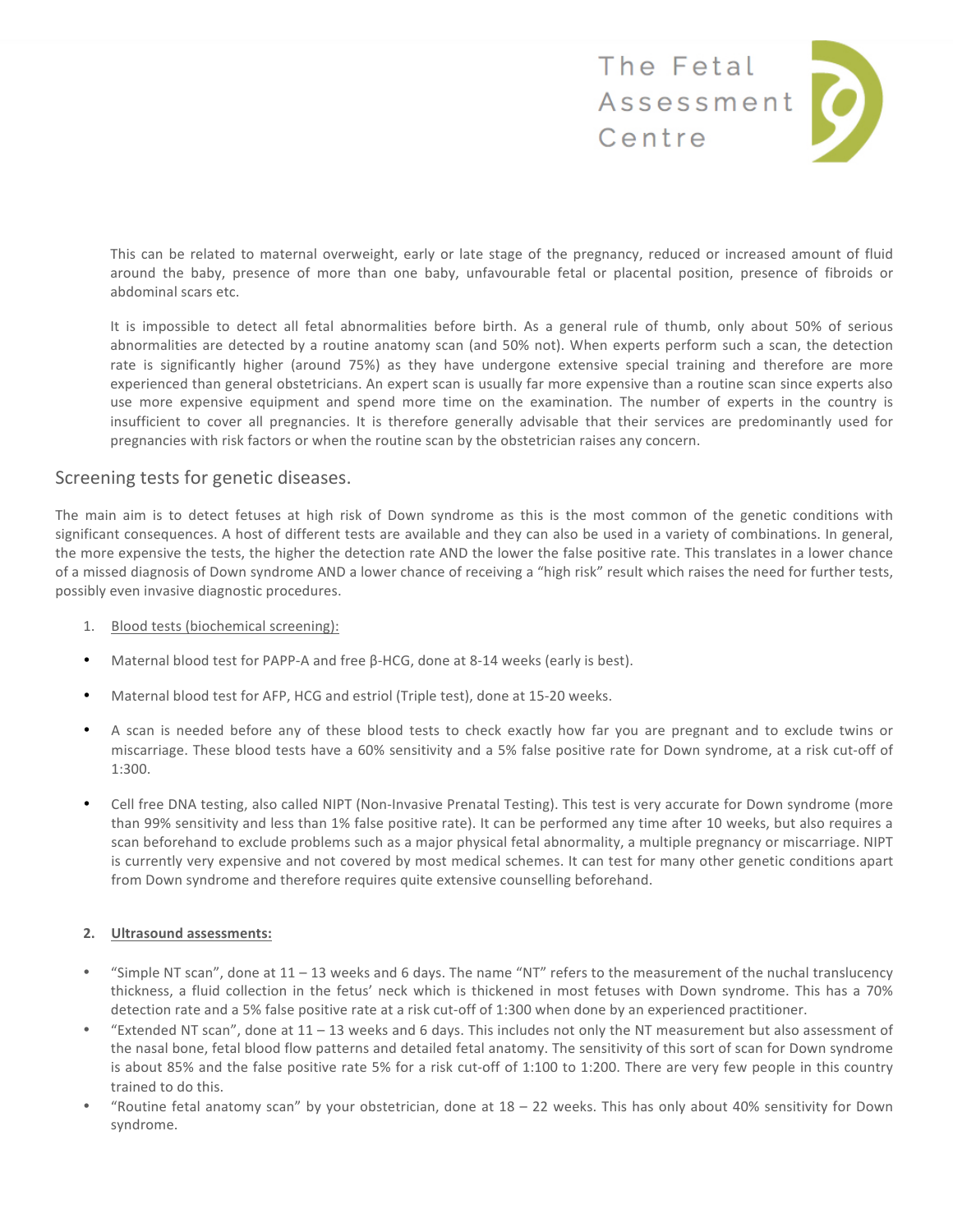

• "Genetic sonogram" by an expert, done at 18-22 weeks. This is a more detailed ultrasound examination including a long list of subtle ultrasound markers of a fetal chromosomal abnormality. This has roughly 75% sensitivity and a 10% false positive rate.

### 3. **Combinations:**

- Maternal blood test in the first and second trimester. The detection rate is 80-85% and false positive rate 5% for a risk cutoff of 1:300 after the second sample (if the two samples are seen as independent tests however, the false positive rate would double to 10%).
- Maternal blood test in the first trimester together with a "simple NT" scan". This is called "the early combination test" and has a sensitivity of 85% for Down syndrome and 5% false positive rate at a risk cut-off of 1:300.
- Maternal blood test in the first trimester together with an "extended NT scan" by an expert. This can have a sensitivity of 95% for a false positive rate of around 3%.

If money wasn't an issue and there were more than enough experts on the country, the very best screening would be a combination of NIPT WITH an expert NT scan AND an expert fetal anatomy scan AND a repeat expert scan in the last trimester. This combination could theoretically detect 99% of all Down syndrome fetuses, a whole list of other genetic conditions as well as the majority of physical fetal abnormalities. This approach, even though some patients may choose this, is however very expensive (costs amounting to more than R15 000 per pregnancy) and is simply not available for all pregnancies for the foreseeable future. This is not only the situation in South Africa but also in many developed countries. For this reason, alternative screening strategies can be considered as acceptable, with some form of triaging according to risk.

**In low risk pregnancies:** First and second trimester blood test (with Down syndrome risk recalculated after the second one) PLUS a first AND second trimester scan by the general obstetrician. Referral to an expert is recommended if the first or combined blood test results show a high risk of Down syndrome, if the MSAFP level is raised or if the obstetrician is concerned about anything on the scans. The expert will then reassess all findings and advise on further testing or management, as indicated.

**In high risk pregnancies:** First trimester blood test + extended NT scan if available. If this demonstrates a low risk (<1:1000), no further testing is recommended. If it indicates a high risk for Down syndrome (>1:100), an invasive test (usually amniocentesis or chorionic villus biopsy) is offered. If an intermediate risk  $(1:100 - 1:1000)$  is found, the possibilities would include a diagnostic test, NIPT or reassessment by an expert genetic sonogram. If the high risk patient has no access to an extended NT scan, then NIPT can be considered with an expert second trimester scan if needed.

### Genetic counselling

These options can be confusing. If you require more information, and especially if you have a family history of genetic conditions, a session with a genetic counsellor can be arranged.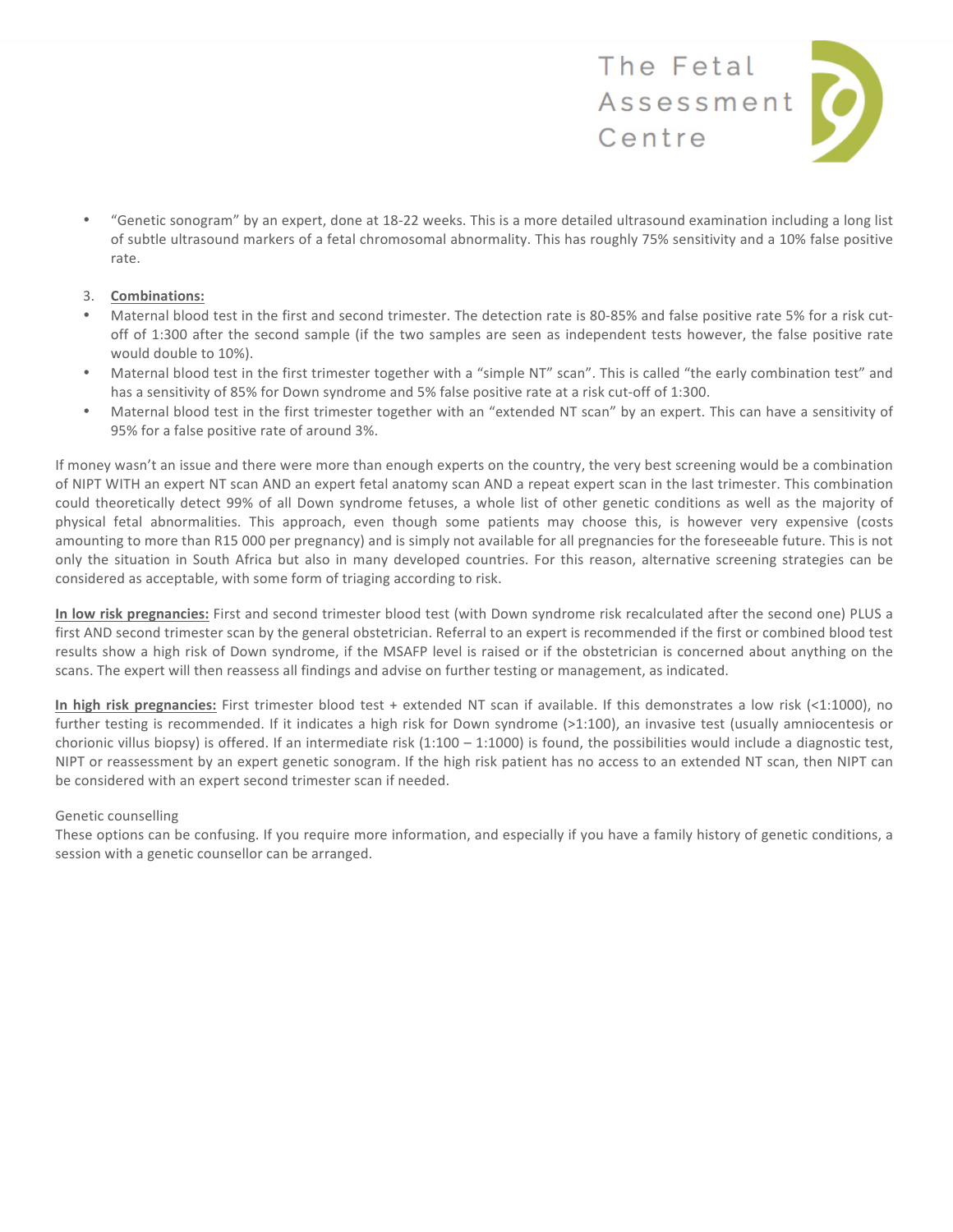

| Glossary                             |                                                                                                                                                                                                                                               |
|--------------------------------------|-----------------------------------------------------------------------------------------------------------------------------------------------------------------------------------------------------------------------------------------------|
| Sensitivity<br>$=$<br>Detection Rate | The chance of detecting an abnormality if it is present (e.g. a 60% sensitivity for Down syndrome means that<br>out of 10 babies with Down syndrome, 6 would show up with a "high risk" result and 4 would show up with a<br>low risk result) |
| False positive rate                  | The chance of a "high risk" result if the baby is in fact normal (e.g. a 5% false positive rate would mean that 1 in<br>20 of normal pregnancies would have a high risk result on the screening test)                                         |
| False<br>negative<br>result          | The chance that an abnormal baby would have presented with a "low risk" result - this will often result in the<br>abnormality only being diagnosed after birth                                                                                |

# **Planning**

I confirm that I have read the information, understand it and have had the opportunity to discuss my questions. I opt for the following:

| <b>Test</b>                                                          |                       | Yes | <b>No</b> | If required |
|----------------------------------------------------------------------|-----------------------|-----|-----------|-------------|
| First trimester biochemical screening                                | (maternal blood test) |     |           |             |
| Second trimester biochemical screening (maternal blood test)         |                       |     |           |             |
| MS-AFP                                                               | (maternal blood test) |     |           |             |
| Cell-free DNA test (NIPT)                                            | (maternal blood test) |     |           |             |
| Simple NT scan                                                       |                       |     |           |             |
| Extended NT scan (expert)                                            |                       |     |           |             |
| Anatomy scan                                                         |                       |     |           |             |
| Second trimester detailed fetal assessment/genetic sonogram (expert) |                       |     |           |             |
| Invasive genetic test                                                |                       |     |           |             |
| Growth scan                                                          |                       |     |           |             |
| Third trimester detailed fetal assessment (expert)                   |                       |     |           |             |
| Genetic counselling (counsellor or geneticist)                       |                       |     |           |             |